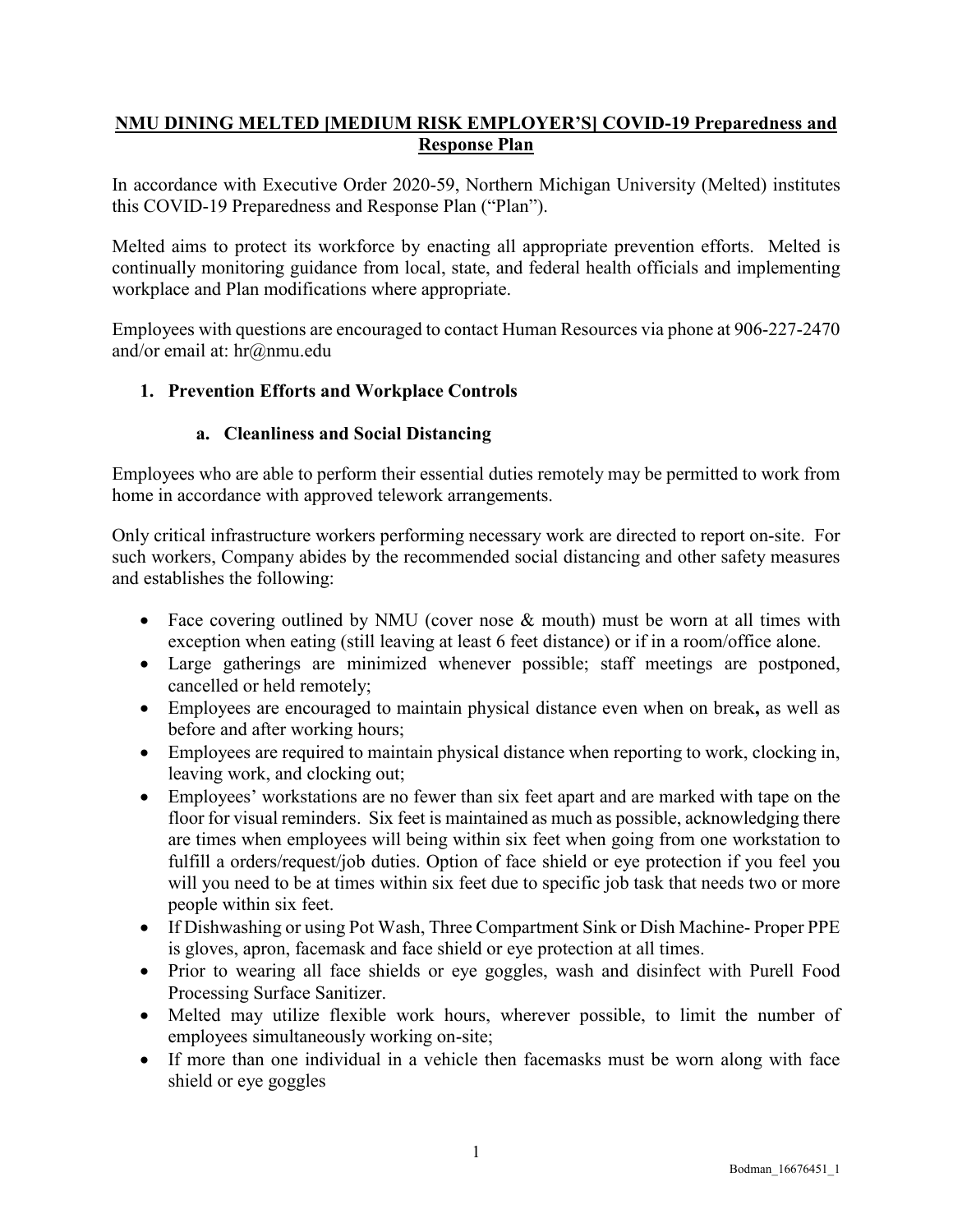- Employees' interactions with the general public are modified to allow for additional physical space between parties; this is accomplished using
	- o This is accomplished using Plexiglas at the register to prevent risk of air droplets coming in contact with the employee, touchless card reader is placed on the customer side of the Plexiglas to avoid customer interaction.
	- o Once the customer's order is processed (this will include all condiments, napkins, utensils, beverages, etc.) the customer will wait in designated waiting area that has floor markings that are 6 feet apart to maintain social distancing.
	- o No Self Service items will be used, to avoid cross contamination.
	- o When the customer's order is ready for pickup, the product will be placed at the pickup table by a Melted Employee (this table is a barrier to maintain 6 feet distance from customer), their name will be called and the customer will pick up their order.
	- o All employees when dealing with customers will be wearing masks and disposable gloves (which they change after each customer if anything is touched that was touched by a customer).
- Non-essential travel is postponed or cancelled.
- Melted provides employees with, at a minimum, non-medical grade face coverings along with a coffee filter they can add to their mask. Training on how to wear and wash masks will be provided to ensure employees are properly wearing and washing their masks after each shift. In addition, we have disposable masks available if a mask is forgotten at home or should become contaminated at work to use for the remainder of their shift.
- Vendors are expected to follow handwashing and/or hand sanitizer protocol, wearing disposable gloves when in facility, six feet distancing, face covering, not coming into facility if sick and following their employee's protocol for COVID-19 related guidelines.

In addition, Melted is instituting the following cleanliness measures:

- Where possible, increasing ventilation rates and circulation throughout work sites;
- Performing and assigning an employee (COVID-19 designate) to do routine environmental cleaning and disinfection, especially of common areas of frequently touched surfaces;
- Hand sanitizer in high-traffic are provided in multiple areas at Melted to include but not limited to: customer order area, employee entrance, break area, time clock, and work stations.
- COVID-19 designated cleaning employee (wearing proper PPE: safety goggles, gloves and apron) will disinfect the pickup table and all frequently touched surfaces at least every 20 minutes.
- Dining area in front of Melted:
	- o Tables will be spaced 6 feet apart.
	- o Limit two chairs at each table.
	- o Masks will be required by all customers until they are seated at their table.
	- o Once customer(s) are finished eating, they are required to don their mask and place their trash in the designated trashcans.
	- o COVID-19 designated cleaning employee (wearing proper PPE: safety goggles, gloves and apron) will disinfect the table, chairs and trashcan following recommended disinfecting/sanitizer guidelines after each customer(s) are finished at their table. (see attachments titled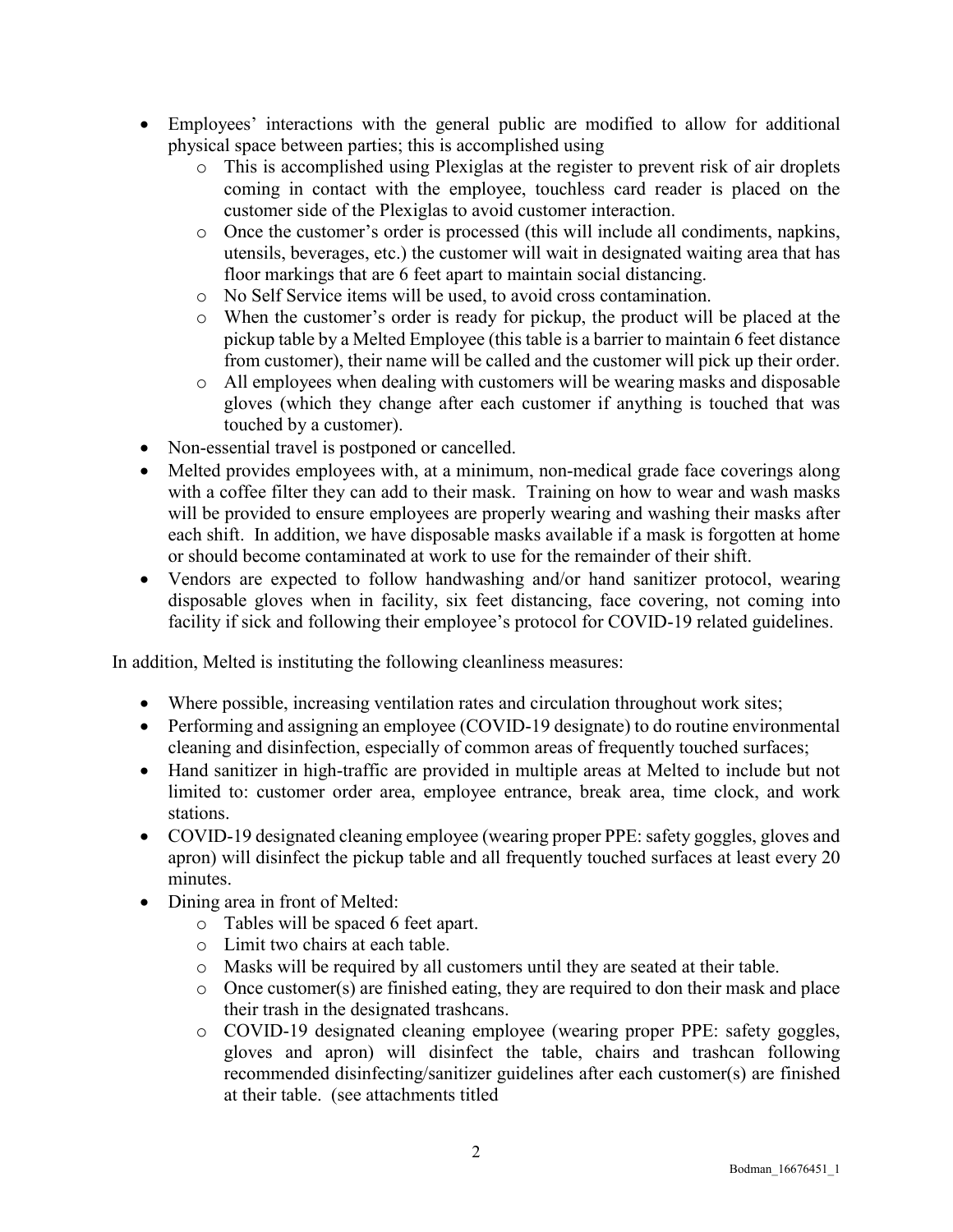- o COVID-19 employee will have be wearing mask, disposable gloves (which will be changed after each customer and proper handwashing and/or hand sanitizer guidelines prior to putting on new gloves.)
- o When changing trash and taking out trash, Melted Employee will have on a Mask, Disposable Gloves and Apron (disposable gloves and apron will be changed after task complete).
- o Carpet in dining area will be cleaned nightly be assigned B&G for this area to follow COVID-19 cleaning guidelines.
- Disposable dishware, utensil, glasses, etc. will be used at all times at the Wildcat Den until further notice.
- All self-service stations are closed at the Wildcat Den until further notice.

Employees are expected to minimize COVID-19 exposure by:

- Cleaning work stations at the beginning and end of each shift; (see attachments titled
- Disposable gloves to be worn at all times when handling all packaging (cardboard/plastic/etc.).
- Avoiding, when possible, the use of other employees' phones, desks, offices, or other work tools and equipment;
- Employees, Guests or Customers are not to bring in disposable mugs, glasses, thermos, cups, Tupperware, plates, etc to avoid possible contamination.
- Frequently washing hands with soap and water for at least 20 seconds
- Utilizing hand sanitizer when soap and water are unavailable;
- Avoiding touching their faces with unwashed hands Avoiding handshakes or other physical contact;
- Avoiding close contact with sick people
- Practicing respiratory etiquette, including covering coughs and sneezes
- Immediately reporting unsafe or unsanitary conditions on Company premises to NMU HR (227-2470);
- Complying with Melted daily screening processes (see daily screen process below).
- Seeking medical attention and/or following medical advice if experiencing COVID-19 symptoms; and
- Complying with self-isolation or quarantine orders.
	- o **Supplemental Measures Upon Notification of Employee's COVID-19 Diagnosis and/or Symptoms (SEE NMU's COVID-19 Preparedness & Response Plan)**
	- o **Identification and Isolation of Sick and/or Exposed Employees (SEE NMU's COVID-19 Preparedness & Response Plan)**
	- o **Employees' Self-Monitoring (SEE NMU's COVID-19 Preparedness & Response Plan)**
	- o **Daily Screenings (SEE NMU's COVID-19 Preparedness & Response Plan)**